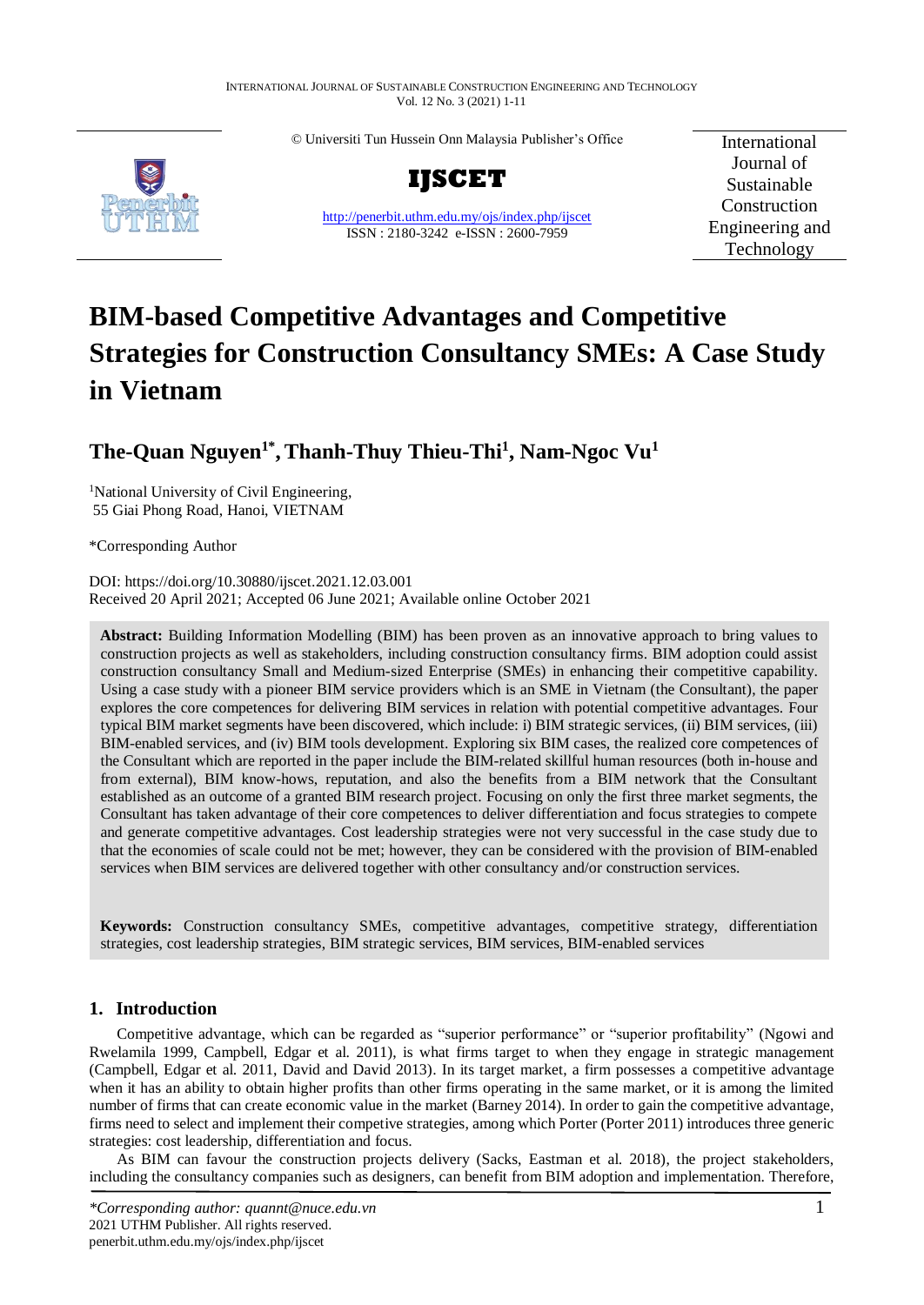BIM has the potential to bring firms with competitive advantages (Coates, Arayici et al. 2010), and gaining a competitive advantage can be considered a driver for BIM adoption in construction consultancy businesses (Rogers, Chong et al. 2015).

BIM has been introduced to the Vietnamese construction industry in about a decade (Nguyen and Tran 2018, Nguyen, Dau-Thi et al. 2020). Among the stages in a typical construction project lifecycle, the construction stage attracts less interest toward BIM than the design stages (Nguyen, Luu et al. 2020); therefore, more construction consultancy businesses have adopted BIM than other types of businesses in the country. This implies that consultancy businesses have recognized that BIM can bring them with competitive advantages, and they can apply a competitive strategy based on the provision of BIM services to the market. In Vietnam, as observed in the industry, BIM services can be integrated with design services, project management services, or with construction services; BIM can also be provided as a separate service to support the design, construction, or project management duties. Both large firm and SMEs are providing those types of BIM services in the market. Lessons learnt from the pioneering SMEs which provide BIM services for gaining competitive advantages and delivering their competitive strategies will be valuable for other firms that are targeting in the market of BIM-enabled construction projects.

This research study aims to explore a case of an SME as a BIM service provider, which provides both BIM-enabled design services and BIM uses and as a separate service. This paper presents the process that the firm perceives BIM adoption as a competitive advantage and delivers BIM uses to their customers in line with their competitive strategies.

#### **2. Background**

#### **2.1 Competitive Advantages and Competitive Strategies for SMEs**

A firm's competitive advantages bring it with an ability to obtain higher profits than its competitors (Campbell, Edgar et al. 2011). Competitive advantages of a firm are sourced from the development and exploitation of its core competences (Prahalad and Hamel 1997) which originate from its resources. Resources can be both tangible (human, financial, and physical) and intangible such as know-hows, patents, legal rights, brand names, registered designs, etc., and the "new knowledge through a process of organizational learning" (Campbell, Edgar et al. 2011), as well as the firm's network (Nguyen 2009). The exploitation of the core competences can bring in the effective uses of costs, knowledge, relationships, and structure that can lead to "superior performance" or "superior profitability" for the firm. For SMEs, competitive advantage may stem from interfirm collaboration (Rosenfeld 1996, Wickam 1997, Jones 2003). Jones (Jones 2003) has summarized what he found from the literature to provide a broad picture of the sources of competitive advantage for SMEs (Figure 1). According to his research study, innovation and organizational flexibility are the key sources of competitive advantage in a firm, though other factors ranging from innovation management to supply chain management also contribute significantly to building and sustaining competitive advantage for firms.



**Fig. 1 - Sources of competitive advantages for SMEs (Jones 2003)**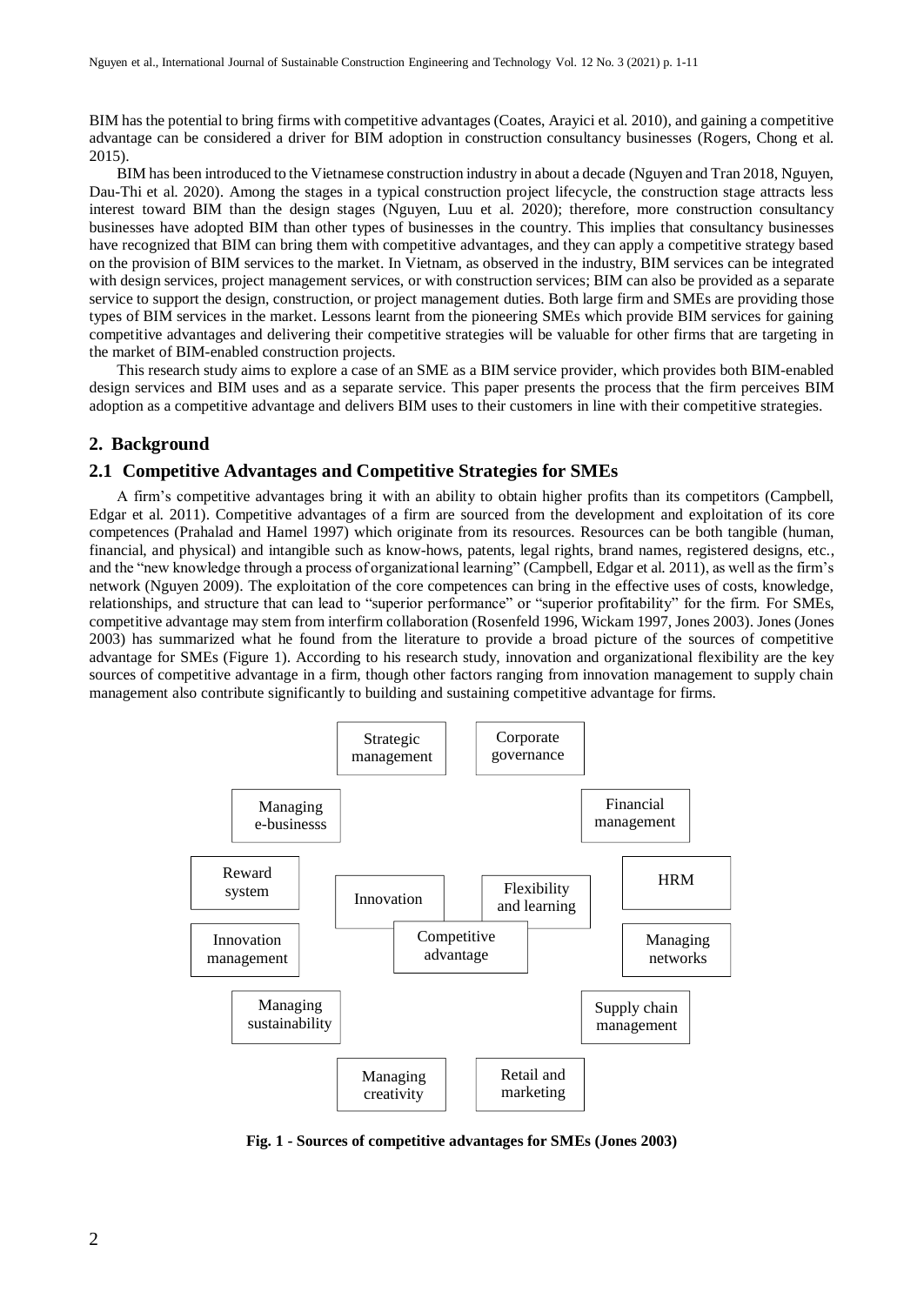In their targeting market, a firm's competitive strategies are linked to its competitive advantages, since competitive advantage is considered the overall purpose of firms applying strategic management (Campbell, Edgar et al. 2011, David and David 2013). Literature shows that, there are three competitive strategies that firms may pursue to gain competitive advantages: cost leadership, differentiation and focus (Porter 2011). Firms pursuing cost leadership strategy aim at keeping their cost for production/service provision relatively lower than that of their competitors, by applying solutions for increasing value in the primary and support activities in their value chain (Porter 2011). Using this strategy, firms may have opportunities to ability to earn higher profits than competitors with the same price offered, or to reduce the offered price to have a greater chance in competing, or to be more competitive with the flexibility in pricing (Campbell, Edgar et al. 2011). All of these can add an additional barrier to entry for potential competitors (Campbell, Edgar et al. 2011). When applying a differentiation strategy, a firm needs to make their products or services unique, e.g. with premium features added, then they can charge customers higher prices, or their products/services can be less price-elasticity in demand, all of these can also add an additional barrier to entry for potential competitors (Mintzberg, Ahlstrand et al. 2005, Campbell, Edgar et al. 2011). With a focus strategy, a firm targets narrower market segments with the "focus" on particular groups of customers, product lines, or geographic areas. Since less investment in resources is needed for a segment than that for the entire market, the firm can use their resources better to develop its knowledge and competences (Mintzberg, Ahlstrand et al. 2005, Campbell, Edgar et al. 2011), which are the sources of competitive advantages.

Apart from those generic strategies, a firm can still pursue a hybrid strategy which is a combination of differentiation and cost strategies. The combination strategies will help the firm avoid being "stuck in the middle", a situation of suboptimal performance that Porter claimed a firm would be in if it tried to stay between the two strategies (Porter 2011). It is noted that the strategies do not help to sell products/services or generate competitive advantages, they just help the firms to use up their competencies and resources, which are the sources of competitive advantage (Miller 1992, Johnson, Scholes et al. 2009, Rymaszewska 2014).

Like other firms, SMEs always aim to achieve a competitive position in their target market. Their performance will be improved when their strategic resources are utilized for pursuing competitive strategies (Gede, Artha et al. 2020). A successful competitive strategy will need to address key customer service processes, while concerning cost control, supplier and wider network partnerships (Ardley and Naikar 2021). That is to say, competitive strategy plays a "mediating role" in using capabilities to create value for SMEs (Rashidirad and Salimian 2020), therefore, contributing to create competitive advantages.

#### **2.2 BIM Application in Vietnam**

As reported by Nguyen and Tran (Nguyen and Tran 2018), BIM has been introduced to Vietnam in late 2000s, first in the private sector. Not until 2016, when the Prime Minister (The Prime Minister Vietnam 2016) issued Decision 2500/QD-TTg on the approval of the project to apply Building Information Modelling in construction activities and the operation management of construction works, the country has an official roadmap for boosting BIM adoption. After that, with the campaigns for implementing the roadmap launched by Vietnam BIM Steering Committee, the training curriculum, materials, and guidelines for BIM implementation for pilot projects has been developed and released. Some public investors and project management boards have been provided with initial training using the materials. Two lists with total projects of 32 have been registered by the investors with the BIM Steering Committees as BIM pilot projects, which include both projects in the public and private sectors (Minister of Construction - Vietnam 2018, Minister of Construction - Vietnam 2019). Until the end of 2020, just 7 projects from the lists have been officially reported to apply BIM in reality (Vietnam BIM Steering Committee 2020). The Vietnam BIM Steering Committee has continued to deliver training, now open to audience from all of the sectors, since 2019, first in traditional (face-to-face), then switched to virtual mode due to Covid-19. Together with the training, virtual seminars have been organized to share lessons learnt from both local and overseas speakers. Therefore, BIM uses have been reported in more and more construction projects, but almost of them are from the private and FDI (foreign direct investment) sector, therefore, may not be reported through the official communication channels of BIM Steering Committee.

From the Government's research project on "Building Information Modeling (BIM) roadmap for improving efficiency of design, construction and facility management activities in Vietnam" (Nguyen, Ta et al. 2015), it is reported that some large contractors and design consultants take the lead in BIM adoption. However, there existed another market for BIM consultants, which are specialized in developing BIM models, in which they work as outsourcing subcontractors to foreign clients. Most of those subcontractors who deliver outsourcing BIM services are SMEs (SMEs in Vietnam in the service sector include firms with headcount of not greater than 100, annual revenue of maximum 300 VND bn and total capital of not exceeding 100 VND bn (Vietnamese Government 2018)). When large property developers such as Vingroup saw the benefits that BIM application could bring to their projects, they started to recruit consultants who can deliver BIM services, therefore, the demand for BIM application has increased significantly. Other design consultants start recognizing the demand and planning for BIM adoption in their business. Literature and official reports show that BIM services have been provided in buildings (Vietnam BIM Task Group 2018), power projects (transformer station) (Nguyen, Luu et al. 2020), irrigation and hydro power projects (Tran, Nguyen et al. 2020), infrastructure and transportation projects (Bui 2018, Khuc and Dinh 2018), and also industrial projects (Vietnam BIM Task Group 2018).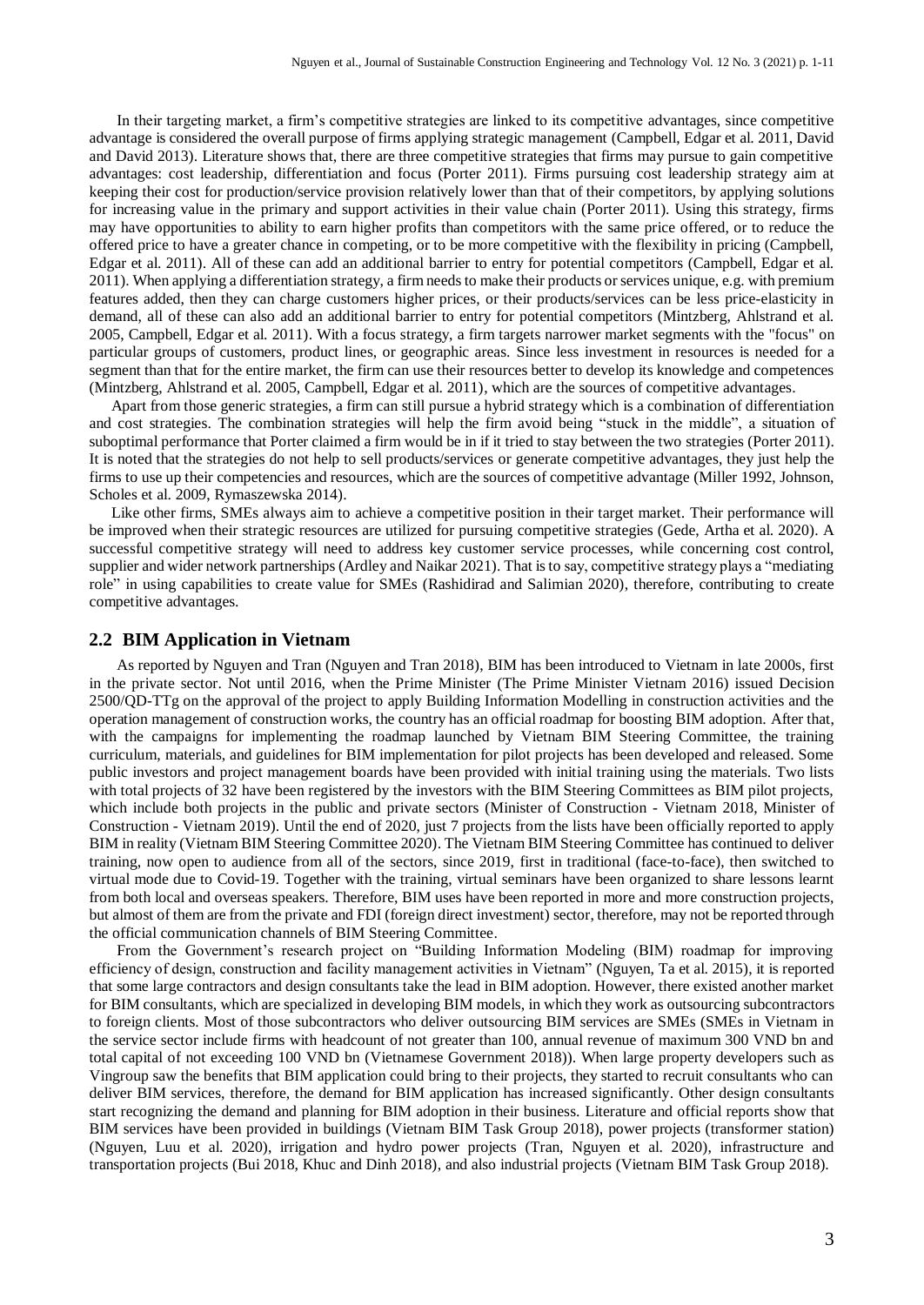BIM has been reported to be adopted by large architectural and structural design consultants, mechanical, electrical and piping (MEP) design consultants, design and build main contractors and BIM solution service providers (Nguyen 2018), and also SMEs (Vietnam BIM Task Group 2020) in the country. Firms started recognizing that BIM can be a source of competitive capability, not only for large firms, but also SMEs (Vietnam BIM Task Group 2020).

#### **3. Literature Review: BIM-Based Competitive Advantages and Competitive Strategies**

In an increasingly competitive market, firms need to adopt new technologies and to develop their innovative capabilities in order to survive and thrive (Tulubas Gokuc and Arditi 2017). In the construction industry, with the emergence of Building Information Modelling (BIM), firms may have another source of competitive edge. Sacks, R., et al. (Sacks, Eastman et al. 2018) have claimed that gaining "a competitive advantage in the marketplace" is one of the purposes for BIM adoption of both design and construction firms. BIM creates business value, called BIM business value, such as reduction in cost and time, better information and product quality, new markets and services, retention of old customers, positive return on investment (Mom, Tsai et al. 2014) which are the sources of competitive advantages. The value comes from the higher efficiencies in delivering project with BIM, or benefits obtaining from delivering new types of services such as project visualization, automatic clashes detect, structural and energy simulations or other BIM uses that can facilitate the project management job.

Consultancy SMEs have several advantages compared to the large firms, especially when considering digital transformation, such as their thinner structure, which helps them to transform more quickly. The BIM adoption process in these firms, therefore, will be expected to receive results after a shorter period and such results might have more significant impacts to measure than in the large ones. Literature shows that developing digital BIM-objects can be a competitive strategy for material suppliers, since it can help them to approach digitalized designers and contractors more easily and conveniently (Bredberg 2020). Another research study has pointed out that since SMEs do not apply strategies for BIM adoption, they experience competitive disadvantage in both public and private market (Awwad 2019). However, there is no research study found in the literature regarding how construction consultancy SMEs can pursue their BIMrelated competitive strategies for obtaining their competitive advantages.

#### **4. The Case Study**

Exploratory research aims only to find out features, ideas or propositions, but not to test a hypothesis, so has been selected for this research study. For data collection, a case study research approach was used, with a construction consultancy body providing BIM services since 2017 (hereafter referred to as the Consultant or sometimes BIM Consultant). The research study explores the development of the Consultant in provision of BIM services from 2017 up to 2020, therefore, the qualitative methodology applied is similar to action-research. The Consultant's original business lines include the provision of construction consultancy services (design, construction supervision, project management and other related technical services in construction), technology transfer, and delivery short course training in relation to construction professional careers. Following a research project funded by an overseas grant, conducted on 2017-2018 on promoting BIM application in the construction industry, the Consultant realized that there would be an increasing need of BIM services provision in the market. Therefore, it started to invest in BIM capacity to enter the BIM-related market segment. Since 2017, the Consultant has approached a number of clients, through tendering or direct marketing, to offer BIM services, with the typical ones summarized in Table 1.

| Codes  | <b>BIM</b> services                                   | <b>Client Types</b>                                                             | <b>Service years</b> |
|--------|-------------------------------------------------------|---------------------------------------------------------------------------------|----------------------|
| Case 1 | Selected BIM uses for a high-rise complex building:   | DB (Design and<br>Build) Main-<br>contractor                                    | 2017-2018            |
|        | - Design authoring                                    |                                                                                 |                      |
|        | - Clash detection                                     |                                                                                 |                      |
|        | - Schedule simulation                                 |                                                                                 |                      |
|        | - Quantity take-off (general requirements)            |                                                                                 |                      |
| Case 2 | BIM adoption plan:                                    | Investor that<br>also works as a<br>Main-contractor<br>(DB and<br>Construction) | 2017-2019            |
|        | - BIM adoption strategy                               |                                                                                 |                      |
|        | - List of BIM-related processes                       |                                                                                 |                      |
|        | - Instruction to develop BIM-related processes        |                                                                                 |                      |
| Case 3 | Selected BIM uses for a high-rise apartment building: | Investor                                                                        | 2018-2019            |
|        | - Design authoring                                    |                                                                                 |                      |
|        | - Clash detection                                     |                                                                                 |                      |

**Table 1 - Brief information on selected BIM cases conducted by the consultant**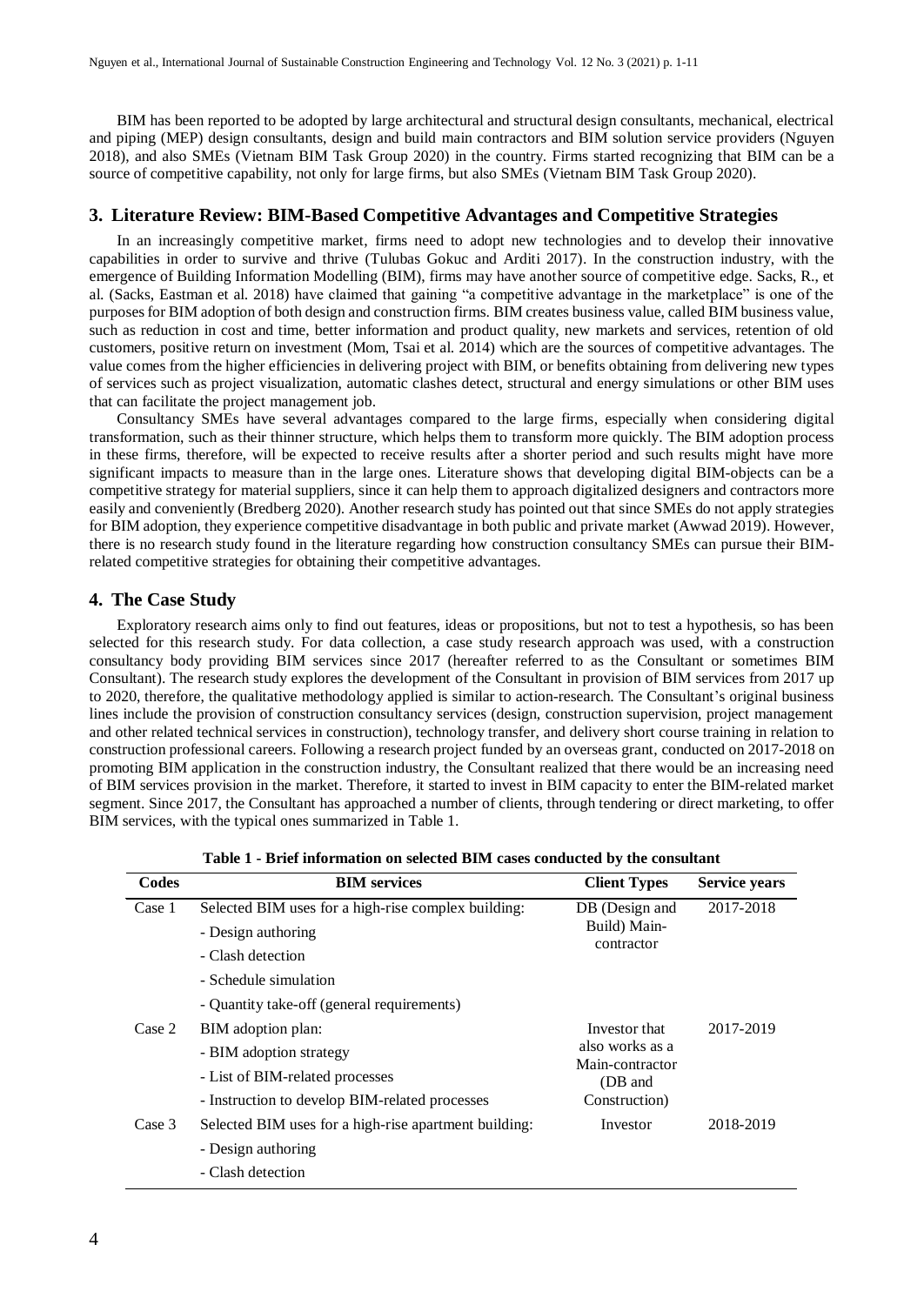|        | - Schedule simulation                                                                      |                                             |           |
|--------|--------------------------------------------------------------------------------------------|---------------------------------------------|-----------|
|        | - Quantity take-off (general requirements)                                                 |                                             |           |
|        | - 3D model walkthrough                                                                     |                                             |           |
| Case 4 | Selected BIM uses for an urban area development<br>project:                                | Urban Area<br>Developer                     | 2018-2020 |
|        | - Design authoring for selected parts of the projects                                      |                                             |           |
|        | - Clash detection                                                                          |                                             |           |
|        | - Quantity take-off (earthwork and sea embankment)                                         |                                             |           |
|        | - Project Visualization                                                                    |                                             |           |
| Case 5 | Research and Development Project on BIM uses applied<br>in a high-rise apartment building: | Main contractor<br>(Construction)           | 2019      |
|        | - Design authoring                                                                         |                                             |           |
|        | - Clash detection                                                                          |                                             |           |
|        | - Quantity take-off                                                                        |                                             |           |
|        | - 3D model walkthrough                                                                     |                                             |           |
|        | - BIM adoption strategy                                                                    |                                             |           |
|        | - BIM processes and guides                                                                 |                                             |           |
|        | - Providing on-the-job training                                                            |                                             |           |
| Case 6 | Selected BIM uses for a water irrigation project:                                          | Public Project<br>Management<br>Unit (PPMU) | 2020-2022 |
|        | - BIM adoption plan                                                                        |                                             |           |
|        | - Organizing and training BIM team (on-the-job training)                                   |                                             |           |
|        | - BIM processes development                                                                |                                             |           |
|        | - Design authoring                                                                         |                                             |           |
|        | - Clash detection                                                                          |                                             |           |
|        | - Quantity take-off (main quantities)                                                      |                                             |           |
|        | - 3D model walkthrough                                                                     |                                             |           |
|        | - Fabrication/Production drawings                                                          |                                             |           |
|        | - Scanning during construction progress for updating<br><b>BIM</b> models                  |                                             |           |
|        | - As built drawings                                                                        |                                             |           |

It is noted that the Consultant has played the roles of a BIM strategic consultant, a BIM services provider, and also a provider of BIM-enabled construction consultancy services. The services it has provided to the market vary from case to case. However, the values that BIM can bring to its clients can be perceived more clearly over time when the services provided to its clients include the BIM adoption strategy, training and BIM-based consultancy services. The cases will be discussed below to explore the competitive advantages and competitive strategies that the firm has applied to evaluate the BIM-related performance of the Consultant.

#### **5. Discussions**

## **5.1 Perception of New Market Segments for BIM-Related Services**

Being introduced to BIM since 2012, the Consultant has recognized the benefits BIM can bring to construction projects. Though there was a controversy over BIM application, the Consultant started their first research and development project for BIM adoption in the firms in the AEC (Architecture, Engineering and Construction) industry, from 2016. A new team was established then started their BIM career from learning to do BIM authoring with Autodesk Revit, the most popular software for BIM modelling, recognized by the Consultant at the time in Vietnam. The team had a chance to model several existing projects using their 2D CAD drawings. Then, in 2017, the Consultant was awarded a project for promoting BIM in Vietnam by developing training curriculum for the human resources with the support from overseas experts (BIM research project). Two BIM experts from overseas came to Vietnam to deliver a train-the-trainer BIM course, then a BIM course to professionals, including academics, civil servants and industry practitioners in a BIM Week. The BIM Week attracted lots of professionals from both firms with and without BIM application to participate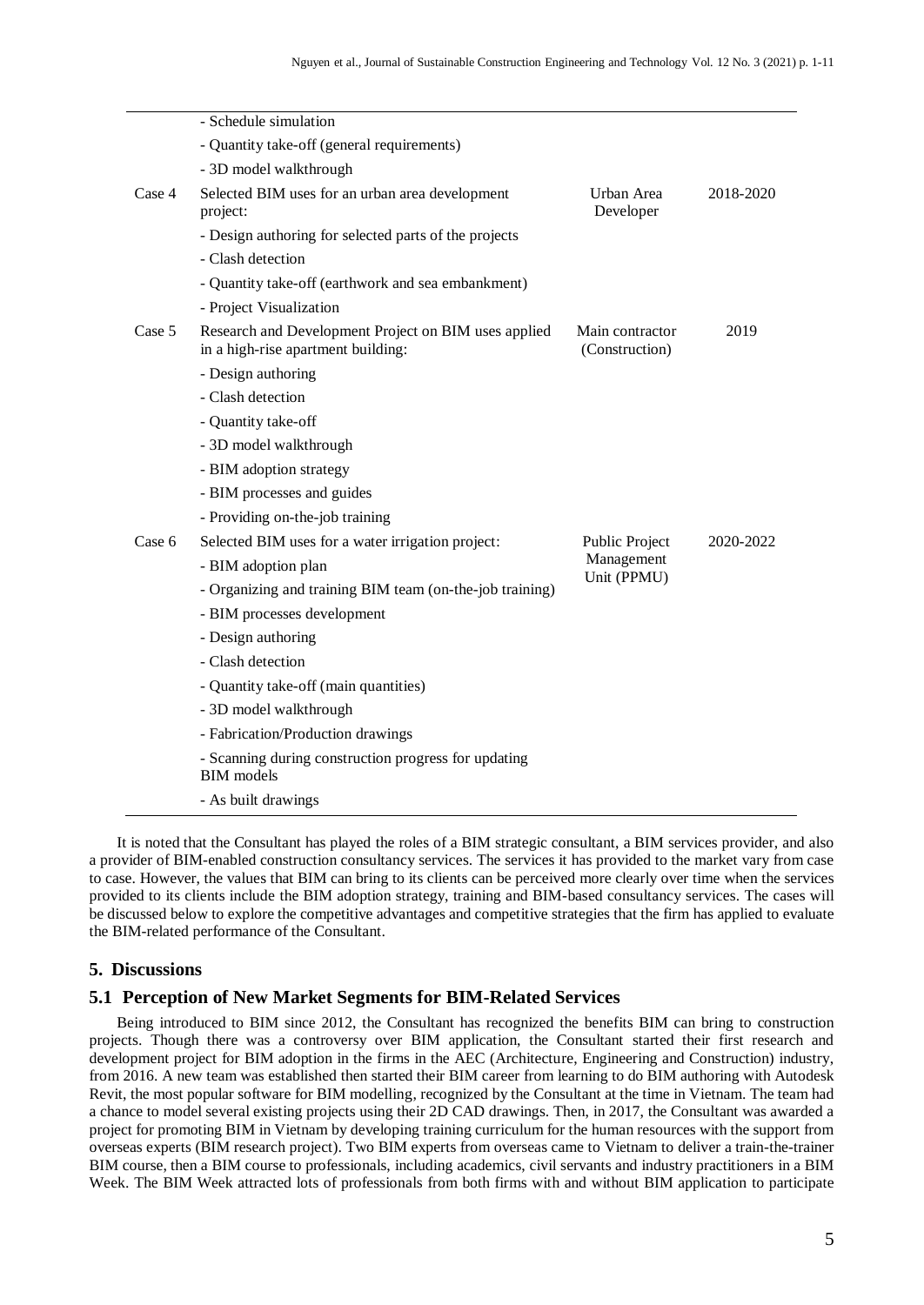and share their opinions, knowledge and practical experiences. As a result, the Consultant has established a good network of BIM individuals and organizations (BIM implementors) and other construction professionals (BIM network). Among the network, the Consultant is famous as a pioneer in BIM application in Vietnam.

Based on the information collected from the network, the Consultant perceived that there are some market segments emerging for BIM services, which include: (i) BIM strategic services, (ii) BIM services, (iii) BIM-enabled services, and (iv) BIM tools development. With BIM strategic services, a firm can assist other players in the AEC industry, also the operation management firms in developing their strategies/plans for BIM adoption and BIM implementation, providing instruction and demonstration in delivering BIM uses, preparing BIM documents, procedures and processes and also providing training to develop the human resources. To provide BIM services, the consultancy firm will sign a contract with its client to deliver selected BIM uses for the client's projects. The BIM uses applied in the projects can be regarded as There are lots of BIM uses may be selected for a construction project, the most popular ones recognized by the Consultant include: capturing existing condition of the construction site, design authoring (model development, including federated model development), project visualization (3D), 3D model walkthrough, design clash detection, energy analysis, fabrication drawings, construction site simulation (logistics), schedule simulation, quantity take-off for selected construction works, updating BIM models (with or without laser scanning), and as-built drawings.

Those BIM uses are provided separately but in a collaborative way with the main construction activities which are delivered by other consultants or contractors. Different BIM uses require different sets of knowledge and skills of the human resources, and also other resources such as IT equipment (high-configuration personal computers, laptops and stations, etc.), software, laser scanners, projectors, high-speed internet connection etc. and the involvement of selected project stakeholders. For delivering BIM-enabled services, a consultant needs to integrate the BIM services with other construction services, from field investigation and survey, design, construction, quantity surveying, construction supervision and management etc. To compete with these services, firms need to possess capability not only for BIM services, but also for delivering those construction activities. It is noted that in Vietnam, in order for a firm to operate in the construction market to deliver construction services, the firm need to possess relevant organizational construction licenses. The last market segment is dominated by professional BIM tools developers. However, some construction consultancy, while working with BIM, have developed some small tools (like APIs) for facilitating their performance (e.g. accelerating the modelling process of for quantity take-off). They then can use the tools developed in delivering better services or transferring the solutions to clients.



**Fig. 2 - Emerging BIM consultancy services**

It is noted that the new BIM markets include clients who are not only the project investors/owners, but also other types of firms such as design consultants, contractors, DB contractors. Even the firms that target the BIM consultancy services can be in the targeting group of the Consultant.

#### **5.2 BIM Competences and BIM Competitive Advantages**

In order to provide services to the construction market, a consultancy firm needs to have relevant organizational consultancy licenses, if the laws and regulations require. However, since BIM is new to Vietnam, there is no need for BIM licenses obtained by the organizational and individual consultants. The consultants just need to prove that they have necessary experience and capabilities to deliver the services.

Considering its resources, the Consultant decided to target the first 3 BIM market segments as discussed in Section 5.1. However, since the integration of BIM into the design services need time, it initially started with the first 2 types of BIM consultancy services, while not ignoring any opportunities for the third type of BIM services. Considering the competences that it possesses to operate in their existing market, all of its tangible and intangible human resources can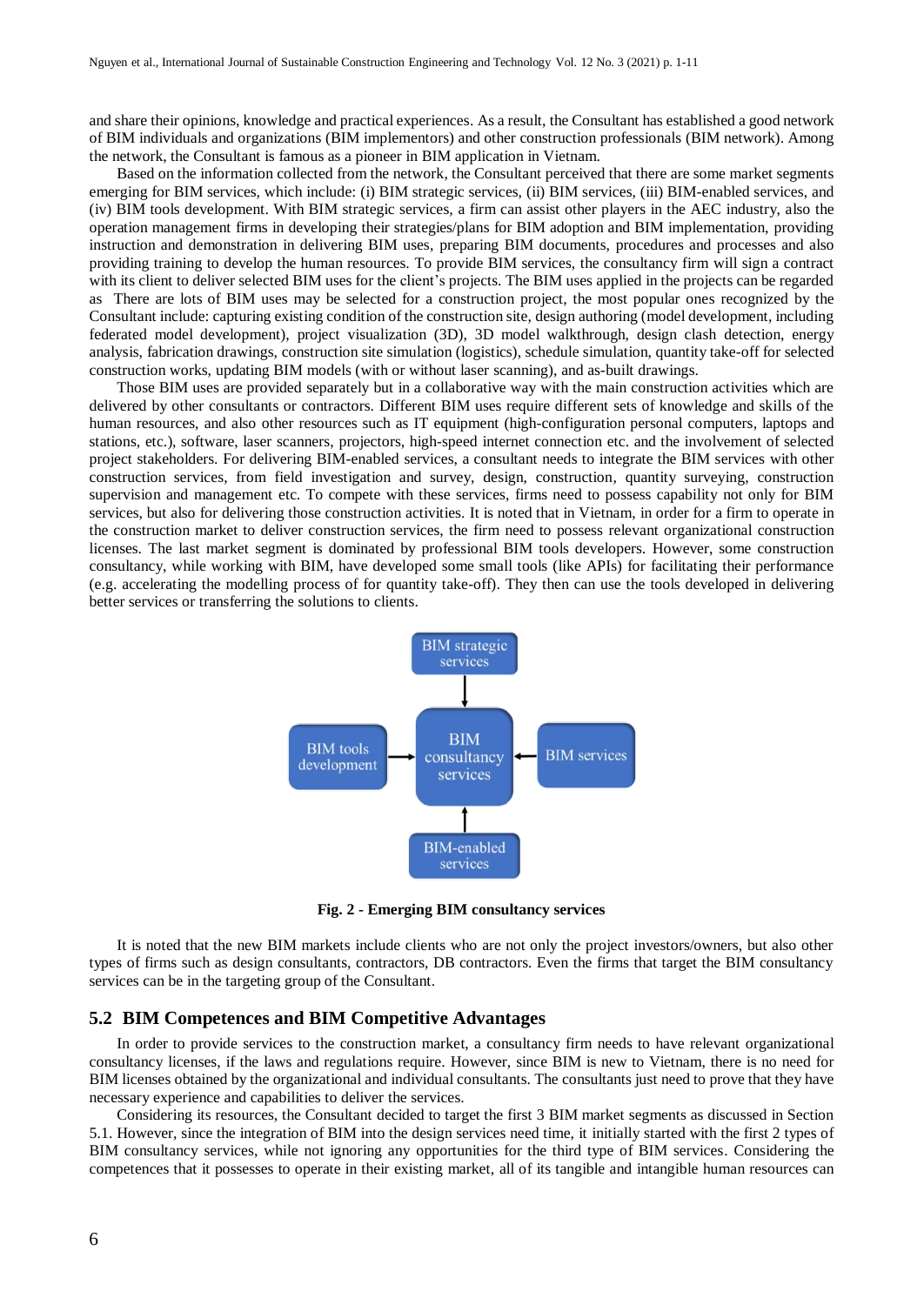be mobilized for the new services. However, to be competitive in the new market segments, the Consultant has identified and begun investing in their BIM human resources, developing BIM knowledge and skills that have been transformed to know-hows. Taking advantage of the granted BIM research project, the Consultant enhanced their brand name, linked it to BIM and widened its network to individuals and organizations which have interest on BIM. Considering the criteria that Hamel and Prahalad pointed out (Prahalad and Hamel 1997), the core competences of the Consultant then have been identified, which include BIM-related skillful human resources (both in-house and externally mobilized specialists), BIM know-hows with the technology transferred from the overseas experts as well as from the local companies leading the BIM market in Vietnam whose staff participating the BIM Week.

Opportunities for new jobs and technological, technical and specialist supports from the newly created BIM network can add in the Consultant's core competences. The competitive advantages originate from those core competencies can be as follows:

- Higher reputation then lots of customers come to find the Consultant when they think of BIM application, especially the organizations in the newly created network; this can reduce marketing and competing expenditures.
- In-house human resources have been trained by overseas and external experts in the BIM research project, therefore, costs for training human resources to adopt this new technology is lower.
- BIM application can bring benefits to clients, this fact has been proved internationally and perceived in Vietnam, therefore, the BIM application can add premium features to the services provided to the firm's clients or to the clients' products/services.
- The BIM know-hows transferred from overseas and external experts can contribute to the quality assurance of the BIM services provided to the markets.
- Specialists from the network can support the Consultant in technological, technical issues, with reasonable costs. This can keep the BIM costs to minimum and also enhance the human resources capability of the Consultant.
- With the close link to the network of BIM implementors, the opportunities for collaboration for enhancing capability not only in BIM application, but also in other types of construction professional activities, will be higher; this leads to less costly and more convenient in finding a partner for bidding. Therefore, the chance for winning BIM services or BIM-enabled services will increase.
- With the BIM strategic services, lots of the documentation for providing the services can be re-used for other customers, provided that they are the same type; this can reduce the cost for service provision.
- Those competitive advantages will be discussed more below in line with the competitive strategies the Consultant applied.

## **5.3 BIM-Related Competitive Strategies**

The Consultant approached the first client in Case 1. The Client in this case is a Design and Build main contractor which was constructing a high-rise complex building. The project owner is a joint venture between a Vietnamese and a Japanese company, in which the Japanese hold the majority of shares. Since BIM was rather popular in Japan at that time, the Japanese's partner of the project was seeking for a BIM consultant, and the Consultant was called to submit a tender and then sign a contract. However, since the Consultant had no practical experience in BIM services, it had to partner with another BIM consultant to bid for the project. In this case, the reputation of the Consultant worked, together with its valuable network. This case was not a fully successful case, due to that the design services by another subcontractor were behind the schedule, therefore, there was not enough time left for the Consultant to do the design authoring and clash detection. Some clashes discovered could not be solved in the BIM model and were left for the construction stage. The value added for the client was less than expected. Therefore, though the Consultant planned to apply a combination of differentiation and cost leadership strategies, only differentiation strategy was implemented. The cost for BIM services was high because the Consultant had to mobilize more resources to deliver their services on time for keeping value added for the client. A lesson was learnt that in order to take most advantage of the BIM uses, the Consultant may need to consider to provide BIM-enabled services rather than providing BIM services alone.

Another call was from a DB main contractor which also plays as an investor in some housing projects in Case 2. The client found the Consultant's contact details from the news on the BIM Week. The Consultant was directly invited to come and give a short lecture on BIM application to the board of directors. The client then raised a request for a proposal for developing a BIM adoption plan. However, the client changed their BIM objectives and scopes lots of time, then decided not to proceed with BIM services in the present; therefore, no contract was awarded though the Consultant sent in their proposals several times. Apparently, the differentiation strategy was successful in this case, with a focus on the customer group of building projects. And again, the reputation of the Consultant worked in attracting new customers.

A member in the Consultant's BIM network connected the Consultant with her company, which is an investor for a high-rise apartment building (Case 3). The Consultant sent in a quotation for 4 important BIM uses which include design authoring, clash detection, quantity take-off and 3D model walkthrough and an additional BIM use of schedule simulation. Actually, another BIM consultant had approached the client in Case 3 to offer their BIM services, but the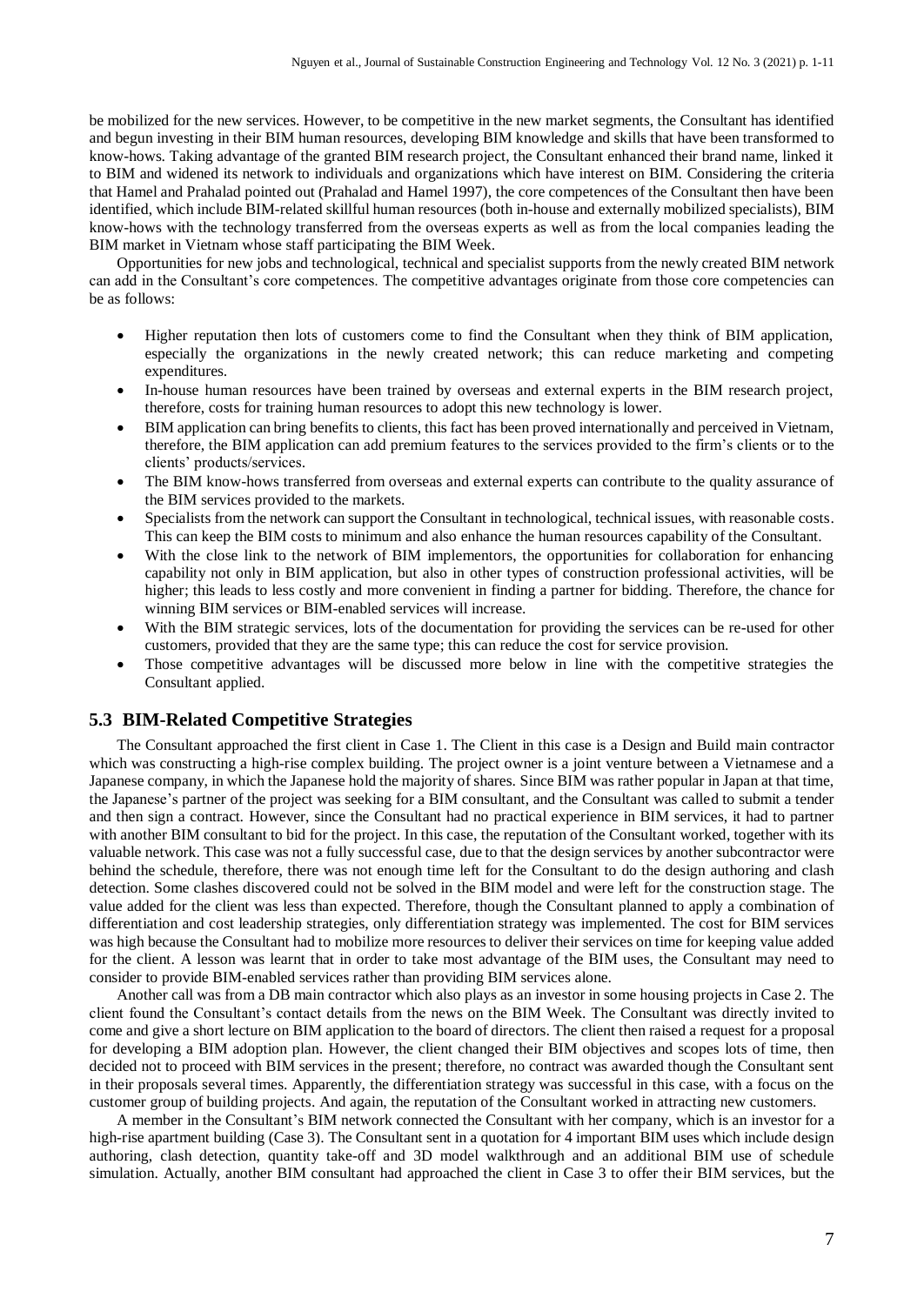client tilted on the Consultant due to that the Consultant had participated in a real BIM-enabled project, while the competitor could only show some illustrations borrowed from the internet. However, the Consultant could not enter a contract with the client, due to that the client considered the value-for-money that BIM uses bring to them was lower than what they expected. In this case, differentiation strategy nearly helped the Consultant to gain their competitive advantages, with the use of its reputation as one of the market leads in the network on BIM application.

With Case 4, the Consultant was approaching an urban area developer for proposing a design service. In order to persuade the client, the Consultant decided to use BIM to add in a premium feature to the proposing services, modelling the project area for better visualization. Also, with the use of BIM application, the job of quantity take-off for earthwork and sea embankment was quicker and easier, which led to some cost reduction. Also, due to that the project consists of lots of infrastructure structures such as roads and bridges, water supply and water drainage systems, power supply systems, telecommunication systems, trees and pavement etc., the use of BIM for clash detection can ensure a better quality and reduce the risk for the construction stage, which the investor and their consultants could see very clearly. With a combination of differentiation and cost leadership strategies, a contract was then awarded to the Consultant.

In Case 5, one main contractor from the network approached the Consultant and offered a Research and Development project, in which they expected the Consultant to conduct a research study to assist them to develop BIM capability with the role of a main contractor (this firm also played as a developer in some housing and urban area projects). They asked the Consultant to use an action research approach, to work with them in a real high-rise building project. However, since the client valued the research budget rather low, the two parties could not come into a contract. This case shows that, since BIM is new, cost for the services and for market entrance is rather high, therefore, sometimes the clients are not willing to pay extra costs for the premium features that BIM can bring to them. Again, differentiation strategy helped the Consultant to attract customers.

Case 6 is the only case in the list with a client from the public sector. In 2020, the BIM market became more popular, therefore, some public projects have allocated a budget for BIM services. The BIM services in the project of Case 6 were requested through an open tendering process. The services requested include services in both groups of BIM strategic services and BIM services. By delivering this tender package, the client aimed to build up their BIM capability through a practical project, by on-the-job training. Therefore, they value seriously the service providers who have experience not only in delivering practical projects, but also in delivering BIM training and assisting in developing BIM adoption strategies. The previous experience of the Consultant worked on this case in a differentiation strategy, and a contract was awarded to the Consultant in late 2020. However, to win this tender package, the Consultant had to mobilize external resources for some special works such as laser scanning and recruit a BIM manager who had worked in large irrigation projects. The core competences were utilized for this tender include its previous BIM-related experience in delivering some infrastructure projects, and previous contracts on delivering training and assisting the development of BIM adoption strategies.

Though the Consultant was not aware of strategic management, it has well utilized its core competences to compete. The successful strategies realized in its competition include differentiation and differentiation focus. Only when did it deliver a combination of BIM consultancy services from different groups, it can experience cost reduction, then the cost leadership was formulated.

To summaries, in an early market for BIM services like Vietnam, it is hard for BIM consultancy services providers to compete using a cost leadership, especially when they compete for BIM services only. Due to that the economies of scale cannot be achieved, the consultants often cannot offer a low price; in fact, their BIM consultancy services prices are often set high. Only the premium added-features worked for them when the clients were persuaded to hire a consultant.

However, if a consultant can integrate its BIM services with other construction services such design or construction, construction supervision or construction management, the clients may be more easily to accept provided that they can perceived the value-for-money of such supplementary services.

#### **6. Conclusions**

Construction consultants when compete in a market need to use up their core competences to generate competitive advantages, which can help them to achieve "superior performance" in order to have higher chance for winning contract awards. When BIM is adopted in the construction industry, several new types of services linked to BIM have emerged, which form three new market segments for BIM strategic services, BIM services, BIM-enabled services and BIM tools development. The Consultant in the case study in this paper, an SME in construction consultancy, focuses on only three first market segments. The Consultant catched the opportunities created by a BIM research project it had delivered with external supports to develop its core competences of BIM-related skillful human resources (both in-house and from external), BIM know-hows, reputation, and also the benefits from a newly established BIM network. The core competences have brought the Consultant with a number of competitive advantages, which are related to cost reduction, higher reputation, chance for providing customers with unique products/services or premium features added to the traditional products/services. The competitive advantages have been utilized in competing for contracts with BIM consultancy services. However, if there is a chance, provision of a BIM-enabled consultancy and/or construction services can reduce the cost more than providing BIM services alone.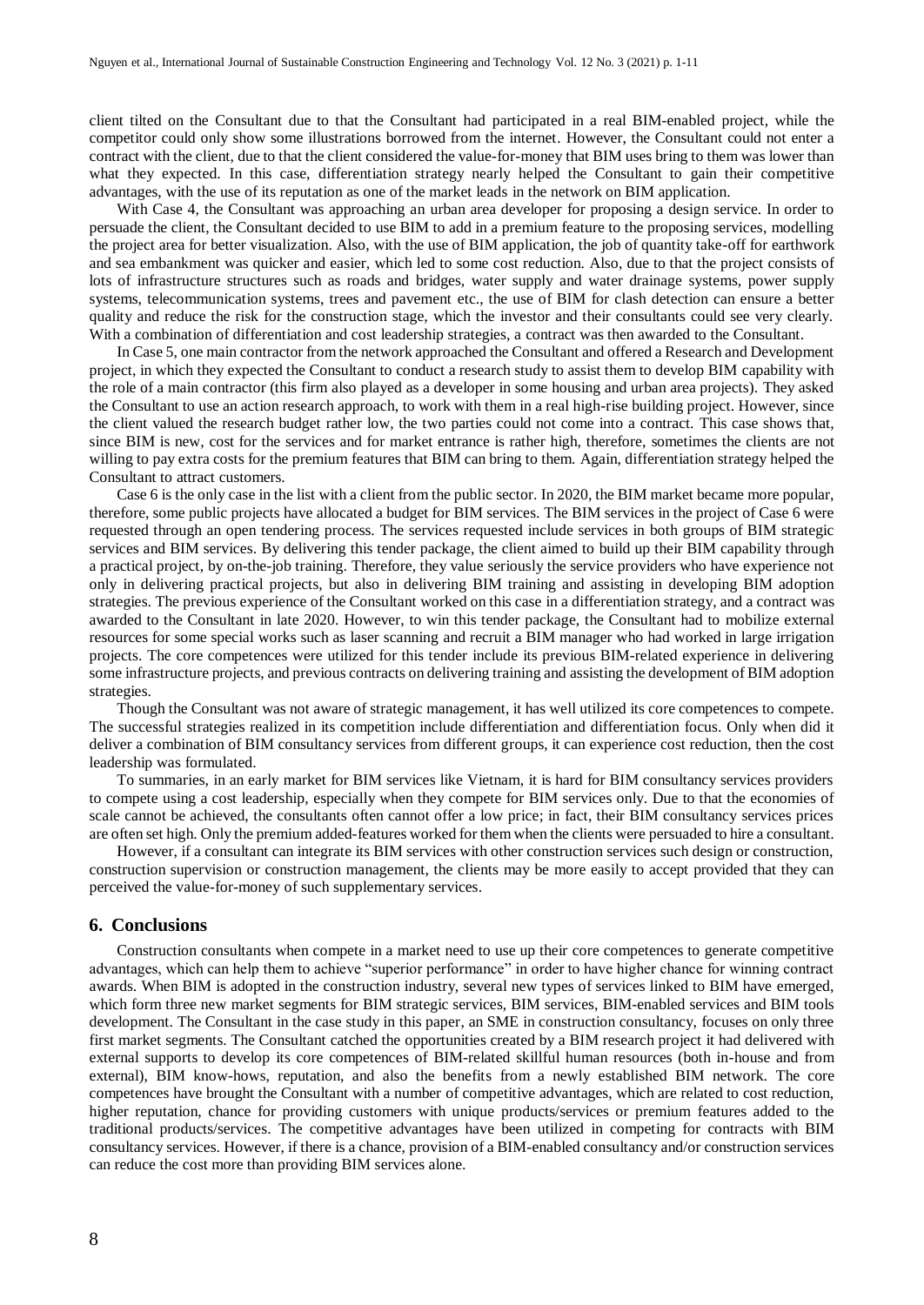Though Porter (Porter 2011) has suggested three competitive strategies, only differentiation and focus strategies worked well for the Consultant. The cost leadership strategy was not very successful; this can be explained by the immature of the BIM markets in Vietnam, where firms find it difficult to achieve economies of scale.

Lessons learnt from this case study will be valuable for construction SME consultants which have a plan to enter the BIM market. They can have better perception on the types of the BIM market, which consists of 4 typical segments, to select the targeting ones more easily. They can recognize the competences and core competences needed to compete in those BIM markets in order to create competitive advantages. Also, they can learn from the Consultant in making strategic choices for competitive strategies. Further research study of a larger sample size can be conducted to validate the research results in a wider range.

# **Acknowledgement**

The author would like to thank the National University of Civil Engineering for supporting this study.

# **References**

Ardley, B. and S. Naikar (2021). "Competitive Strategy as Practice: Obtaining Differential Advantage in the SME." Open Journal of Business and Management 9(01): 196.

Awwad, K. A. (2019). "The Implementation of Building Information Modelling (BIM) Level 2 in the UK Construction Industry: The Case of Small and Medium-sized Enterprises."

Barney, J. B. (2014). Gaining and sustaining competitive advantage, Pearson higher ed.

Bredberg, C. (2020). "An Investigation of how Digital BIM-objects can be a Competitive Strategy for Material Suppliers in the Construction Industry."

Bui, N. (2018). BIM technology implementation in Vietnam: an institutional perspective on a bridge project. PACIS.

Campbell, D., et al. (2011). Business strategy: an introduction, Macmillan International Higher Education.

Coates, P., et al. (2010). "The key performance indicators of the BIM implementation process."

David, F. R. and F. R. David (2013). Strategic management: Concepts and cases: A competitive advantage approach, Pearson.

Gede, R. I., et al. (2020). "The influence of strategic resources and competitive strategy on improving of business performance." Russian Journal of Agricultural and Socio-Economic Sciences 97(1).

Johnson, G., et al. (2009). Exploring corporate strategy: text & cases, Pearson education.

Jones, O. (2003). "Competitive advantage in SMEs: towards a conceptual framework." Competitive advantage in SMEs: Organising for innovation and change: 15-33.

Khuc, T. D. and C. N. Dinh (2018). "Utilizing close range photogrammetry technology in BIM for infrastructure and transportation projects." Journal of Science and Technology in Civil Engineering, National University of Civil Engineering, Vietnam 12(1): 65-70.

Miller, D. (1992). "The generic strategy trap." Journal of business Strategy.

Minister of Construction - Vietnam (2018). Decision No. 362/QD-BXD dated 02 April 2018 announcing the list of piloting projects to implement Building Information Modelling in construction activities and operation management of construction works. Decision No. 362/QD-BXD.

Minister of Construction - Vietnam (2019). Decision No. 01/QD-BXD dated 03 January 2019 announcing the additional list of piloting projects to implement Building Information Modelling in construction activities and operation management of construction works. Decision No. 362/QD-BXD.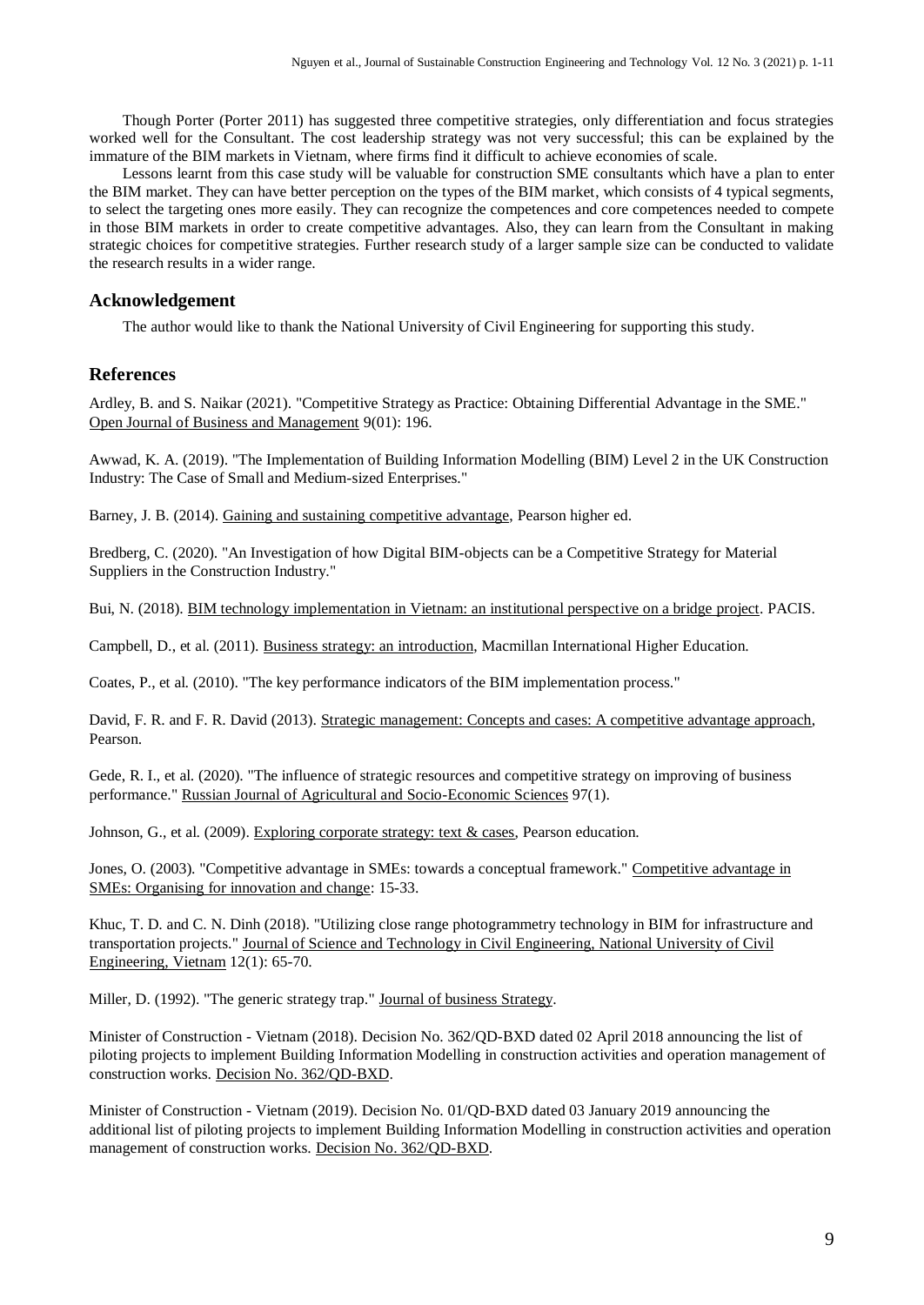Mintzberg, H., et al. (2005). Strategy Safari: a guided tour through the wilds of strategic mangament, Simon and Schuster.

Mom, M., et al. (2014). "Developing critical success factors for the assessment of BIM technology adoption: Part II. Analysis and results." Journal of the Chinese Institute of Engineers 37(7): 859-868.

Ngowi, A. B. and P. D. Rwelamila (1999). "What is a competitive advantage in the construction industry?" Cost Engineering 41(2): 30.

Nguyen, Q. T. (2009). Developing a strategic model for construction SMEs in Vietnam. School of Civil Engineering, University of Leeds. PhD.

Nguyen, T.-Q., et al. (2020). Human resources for BIM jobs in the AEC industry in Vietnam: an investigation on job positions and requirements. BUILDINTECH BIT 2020. Innovations and Technologies in Construction. Belgorod, Russia, IOP Publishing. 945: 012037.

Nguyen, T.-Q., et al. (2020). Application of BIM in design conflict detection: a case study of Vietnam. FORM-2020. Hanoi, Vietnam, IOP Publishing. 869: 022038.

Nguyen, T.-Q., et al. (2020). "Application of BIM in design conflict detection: a case study of Vietnam." IOP Conference Series: Materials Science and Engineering 869: 022038.

Nguyen, T.-Q. and V. T. Tran (2018). "Designing the training cirriculum for BIM train-the-trainer course in Vietnam." Journal of Science and Technology in Civil Engineering, National University of Civil Engineering, Vietnam 12(1): 3- 10.

Nguyen, T. N. (2018). "BIM coordination of high-rise building projects: Investigating large AEC companies in Southern Vietnam." Journal of Science and Technology in Civil Engineering, National University of Civil Engineering, Vietnam 12(1): 11-21.

Nguyen, V.-H., et al. (2015). BIM Roadmap In Vietnam.

Porter, M. E. (2011). Competitive advantage of nations: creating and sustaining superior performance, simon and schuster.

Prahalad, C. K. and G. Hamel (1997). The core competence of the corporation. Strategische Unternehmungsplanung/Strategische Unternehmungsführung, Springer: 969-987.

Rashidirad, M. and H. Salimian (2020). "SMEs' dynamic capabilities and value creation: the mediating role of competitive strategy." European Business Review.

Rogers, J., et al. (2015). "Adoption of building information modelling technology (BIM)." Engineering, Construction and Architectural Management.

Rosenfeld, S. A. (1996). "Does cooperation enhance competitiveness? Assessing the impacts of inter-firm collaboration." Research policy 25(2): 247-263.

Rymaszewska, A. D. (2014). "The challenges of lean manufacturing implementation in SMEs." Benchmarking: An International Journal.

Sacks, R., et al. (2018). BIM handbook: a guide to building information modeling for owners, designers, engineers, contractors, and facility managers, John Wiley & Sons.

The Prime Minister Vietnam (2016). Decision No. 2500/QD-TTg dated 22nd December 2016 on the approval of the project to apply Buiding Information Modelling in construction activities and the operation management of construction works. Decision No. 2500/QD-TTg.